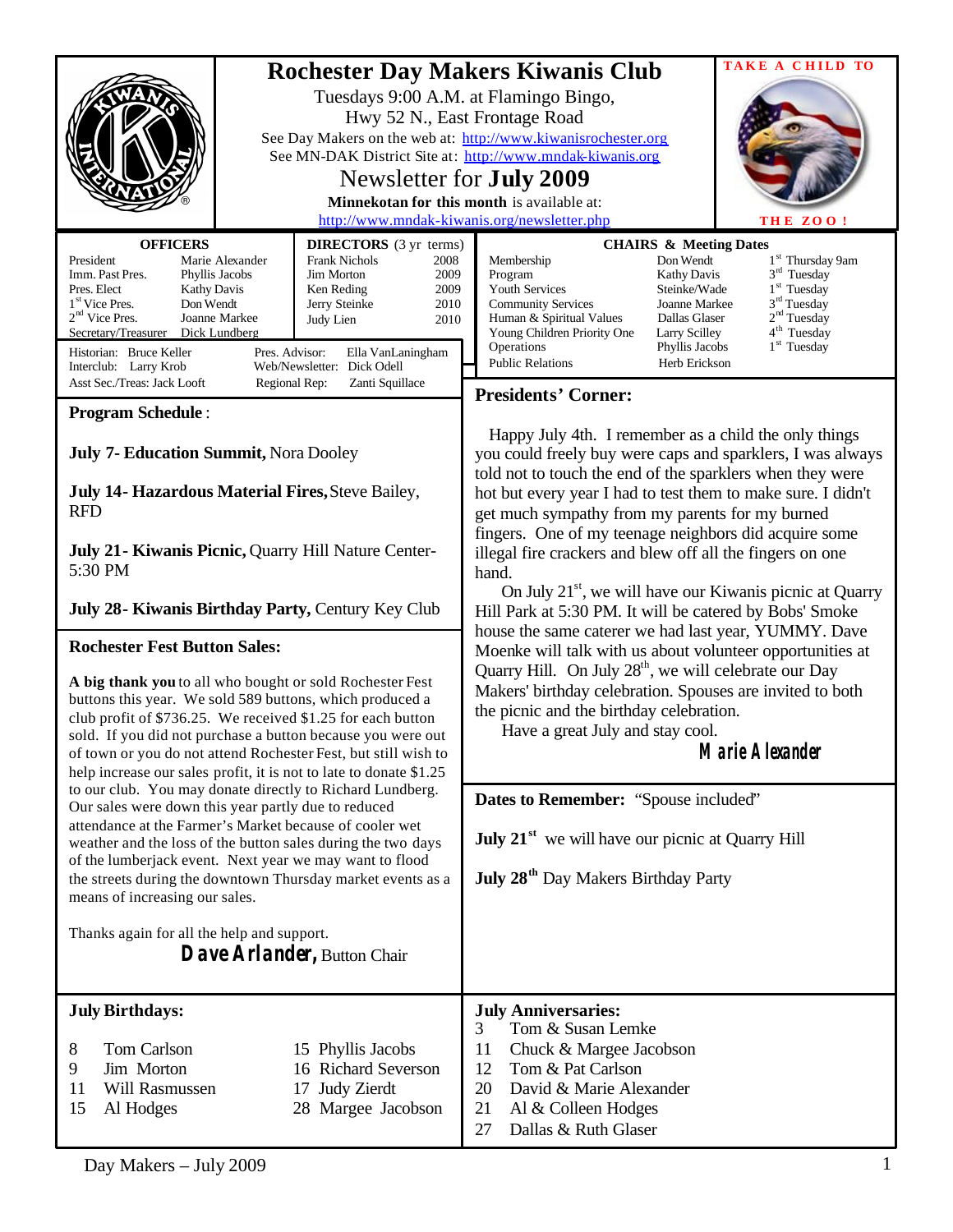| <b>Secretary/Treasurers Report - June '09</b>                                                                                                                                                                         | <b>Web Humor:</b>                                                                                                                                                                                                                                                                                                              |
|-----------------------------------------------------------------------------------------------------------------------------------------------------------------------------------------------------------------------|--------------------------------------------------------------------------------------------------------------------------------------------------------------------------------------------------------------------------------------------------------------------------------------------------------------------------------|
| <b>Bank Balance 5/31/09:</b><br>\$16,815.45<br><b>Administrative Account:</b><br>\$13,417.63<br>1,220.77<br>Service Account:<br>1,081.60<br>Hockey/YCPO:<br>137.95<br><b>Bike Repair:</b><br>\$<br>957.50<br>Key Club | Grandparents are<br>A 6-year-old was asked where his grandma lived. "Oh," he<br>said, "she lives at the airport, and when we want her, we<br>just go get her. Then, when we're done having her visit,<br>we take her back to the airport."                                                                                     |
| Day Makers on leave: Al Hodges, Paul Lamoreux, Judy<br>Lien                                                                                                                                                           | Grandpa is the smartest man on earth! He teaches me good<br>things, but I don't get to see him enough to get as smart as<br>him!                                                                                                                                                                                               |
| May Service Hour Statistics: 719 hours by 52<br>members, 61% Participation.                                                                                                                                           | When my grandson Billy and I entered our vacation cabin,<br>we kept the lights off until we were inside to keep from<br>attracting pesky insects. Still, a few fireflies followed us<br>in. Noticing them before I did, Billy whispered, "It's no<br>use Grandpa. Now the mosquitoes are coming after us<br>with flashlights." |
| June 6, 2009 Board Meeting Highlights:                                                                                                                                                                                |                                                                                                                                                                                                                                                                                                                                |
| The board accepted William Fessler as a member of our<br>club.                                                                                                                                                        |                                                                                                                                                                                                                                                                                                                                |
| Our District Convention Delegates will be: Jack Zierdt,<br>Judy Zierdt, and Roger Olson.                                                                                                                              | When my grandson asked me how old I was, I teasingly<br>replied, "I'm not sure." "Look in your underwear,<br>Grandpa," he advised, "mine says I'm 4 to 6."                                                                                                                                                                     |
| Our International Convention Delegates will be: Jack<br>Zierdt and Judy Zierdt.                                                                                                                                       |                                                                                                                                                                                                                                                                                                                                |
| The board gave Becky Chery the go ahead to pursue a<br>golf fundraiser.                                                                                                                                               | <b>Oxbow Park and Zoo:</b><br>Its summer and now is the time to take the<br>grandchildren to the Zoo followed by a Picnic Lunch!<br>Eagles, fox, badger, prairie dogs, buffalo, cougar, wolves,<br>elk, deer, etcup close and personal. Lots of shade trees.                                                                   |
| <b>COMMITTEE REPORTS</b>                                                                                                                                                                                              |                                                                                                                                                                                                                                                                                                                                |
| <b>Membership-</b> Current membership is 86                                                                                                                                                                           |                                                                                                                                                                                                                                                                                                                                |
| Program-Picnic date is July 21 at Quarry Hill Park,<br>Club Birthday Party will be on July 28, the Annual<br>Meeting/Installation of Officers will be September 29.                                                   |                                                                                                                                                                                                                                                                                                                                |
| <b>Operations -</b> The committee is investigating a golf fund<br>raiser.                                                                                                                                             |                                                                                                                                                                                                                                                                                                                                |
| Youth Services- The terrific Kids schedule is set for the<br>next school year.                                                                                                                                        |                                                                                                                                                                                                                                                                                                                                |
| Richard Lundberg, Secy/Treasurer                                                                                                                                                                                      |                                                                                                                                                                                                                                                                                                                                |

**Oxbow Zoo is only 5 miles west of Rochester and it's free….**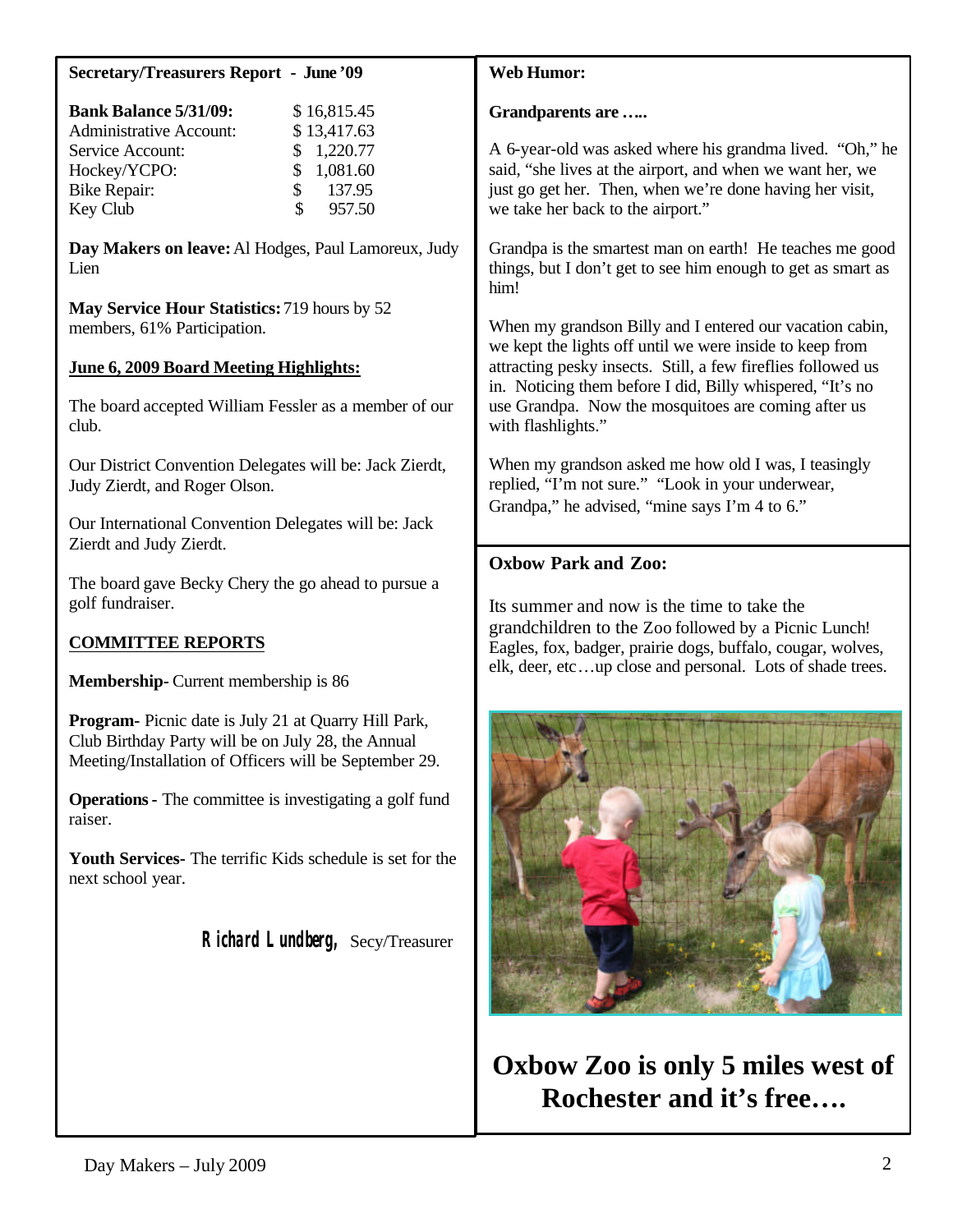# **Membership:**

We'd like to welcome our newest member, William Fessler (Fess). Fess was inducted into Day Makers Kiwanis club June  $9<sup>th</sup>$ , 2009. His sponsor, Jack Loft was awarded the brass key for sponsoring his first new member this year.

Membership meetings are held the first Thursday of the month at Blondell's. Our next membership meeting will be Thursday, July  $2<sup>nd</sup>$  at 9:00 AM. All are welcome.

New members make our club vital and alive. If you know of anyone who is interested, contact me. **Don Wendt,** Membership chair

**Zoo and Picnic Day:** Off to Oxbow Park and zoo….



Foxy lady (Addison) at the red fox display at Oxbow Zoo



**Kiwanis Mission Statement:**

**Kiwanis is a global organization of volunteers dedicated to changing the world one child and one community at a time.**

# **PHILOSOPHY OF AMBIGUITY, AS WELL AS THE IDIOSYNCRASIES OF ENGLISH:**

WHAT IF THERE WERE NO HYPOTHETICAL QUESTIONS?

IF A DEAF CHILD SIGNS SWEAR WORDS, DOES HIS MOTHER WASH HIS HANDS WITH SOAP?

IF SOMEONE WITH MULTIPLE PERSONALITIES THREATENS TO KILL HIMSELF, IS IT CONSIDERED A HOSTAGE SITUATION?

IS THERE ANOTHER WORD FOR SYNONYM?

WHAT DO YOU DO WHEN YOU SEE AN ENDANGERED ANIMAL EATING AN ENDANGERED PLANT?

IF A PARSLEY FARMER IS SUED, CAN THEY GARNISH HIS WAGES?

WOULD A FLY WITHOUT WINGS BE CALLED A WALK?

WHY DO THEY LOCK PETROL STATION BATHROOMS? ARE THEY AFRAID SOMEONE WILL CLEAN THEM?

IF A TURTLE DOESN'T HAVE A SHELL, IS HE HOMELESS OR NAKED?

CAN VEGETARIANS EAT ANIMAL CRACKERS?

WHY DO THEY PUT BRAILLE ON THE DRIVE-THROUGH BANK MACHINES?

HOW DO THEY GET DEER TO CROSS THE ROAD ONLY AT THOSE YELLOW ROAD SIGNS?

ONE NICE THING ABOUT EGOTISTS: THEY DON'T TALK ABOUT OTHER PEOPLE.

IF YOU TRY TO FAIL, AND SUCCEED, WHICH HAVE YOU DONE?

WHY IS THERE AN EXPIRATION DATE ON SOUR CREAM?

CAN AN ATHEIST GET INSURANCE AGAINST ACTS OF GOD?

**The Web….**

 $Day \text{ Makers} - July 2009$  3